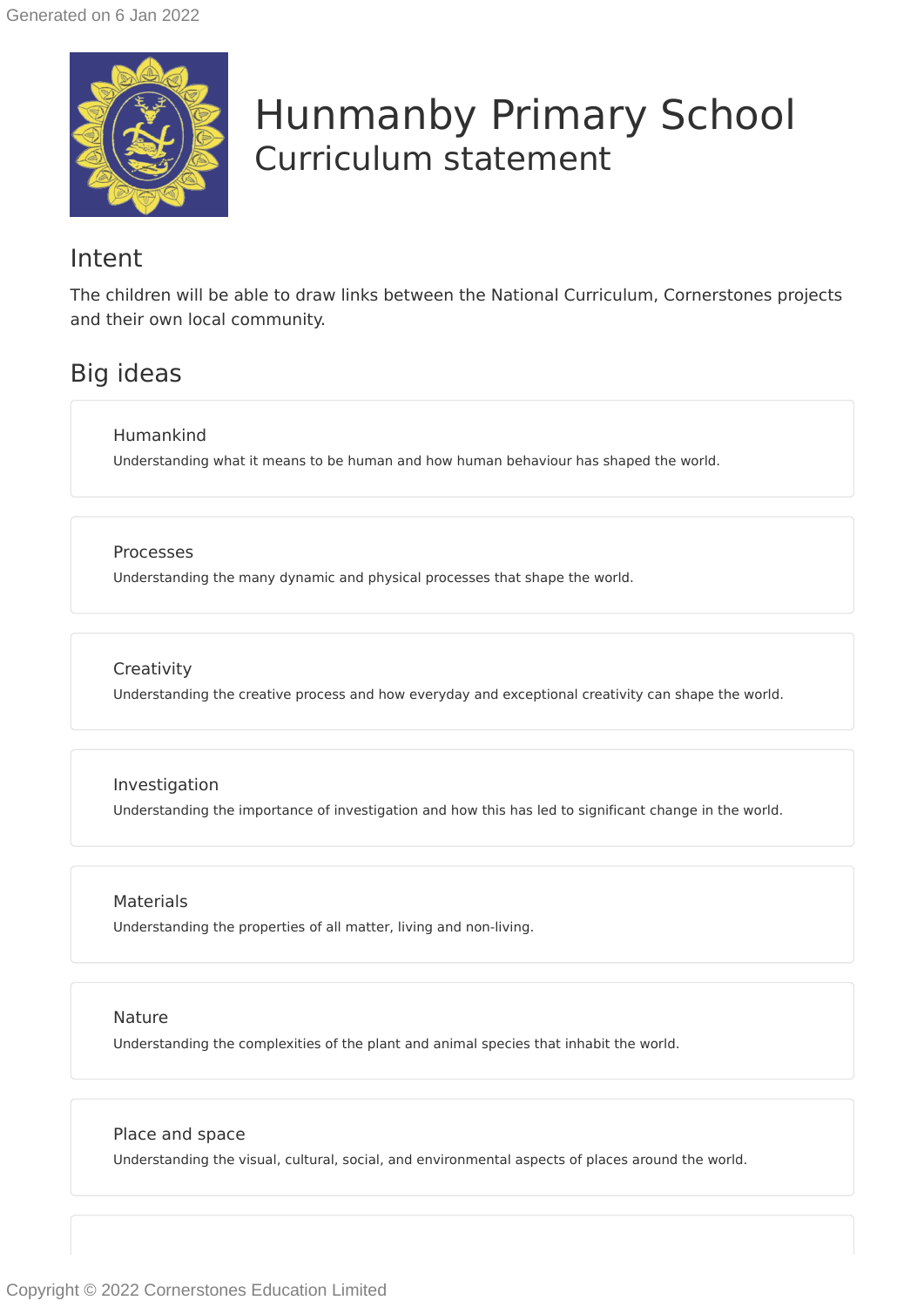#### Comparison

Understanding how and why things are the same or different.

### **Significance**

Understanding why significant people, places, events and inventions matter and how they have shaped the world.

### Change

Understanding why and how things have changed over time.

### Mission statement

Inspire - We will inspire each other with our creative curriculum and stimulating environment

Enjoy - Everyone will enjoy being in the heart of our school community

Achieve - We will all strive to achieve our full potential as individuals and a community of learners

### General principles

### **Our curriculum will give children the opportunity to:**

- learn within a coherent and progressive framework
- develop new skills through a variety of interesting contexts
- develop and demonstrate their creativity
- experience the challenge and enjoyment of learning
- Have curriculum opportunities that are relevant to our local context.

### SMSC/FBV

### **Our curriculum will give children the opportunity to:**

• Spiritual - Explore beliefs, experience and faiths, feelings and values; enjoy learning about oneself, others and the surrounding world; use imagination and creativity and reflect on experiences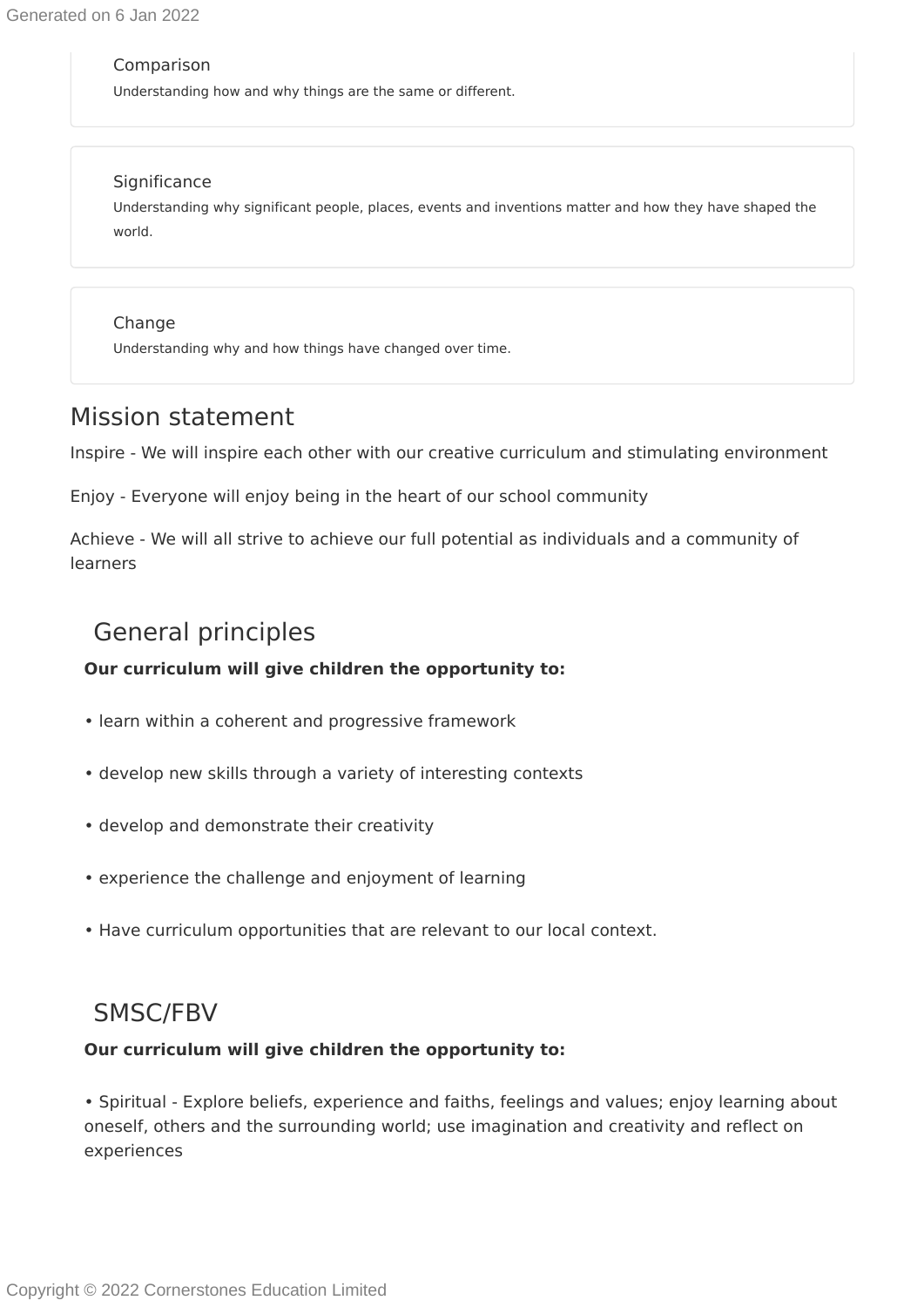### SMSC/FBV

### **Our curriculum will give children the opportunity to:**

• Moral - Recognise right and wrong and respect the law; understand consequences; investigate moral and ethical issues and offer reasoned views

• Social - Use a range of social skills to participate in the local community and beyond; appreciate diverse viewpoints; participate, volunteer and cooperate; resolve conflict

• Cultural - Appreciate cultural influences; appreciate the role of Britain's parliamentary system; participate in culture opportunities; understand, accept, respect and celebrate diversity

• Tolerance and respect - To respect and tolerate the opinions or behaviour of others

### Well-being

### **Our curriculum will give children the opportunity to:**

- learn how to respect themselves and others
- develop self-esteem and confidence in their abilities
- recognise that people are good at different things
- Support one another in challenges we might face.

### Pupil voice

### **Our curriculum will give children the opportunity to:**

- express their opinions on a range of different topics and issues
- make a positive contribution to the school and local community
- Have regular (termly) opportunities for pupils to be heard.

# Pedagogy

### **Our curriculum will be taught through a pedagogy that:**

• offers all children a memorable experience at the start of every topic